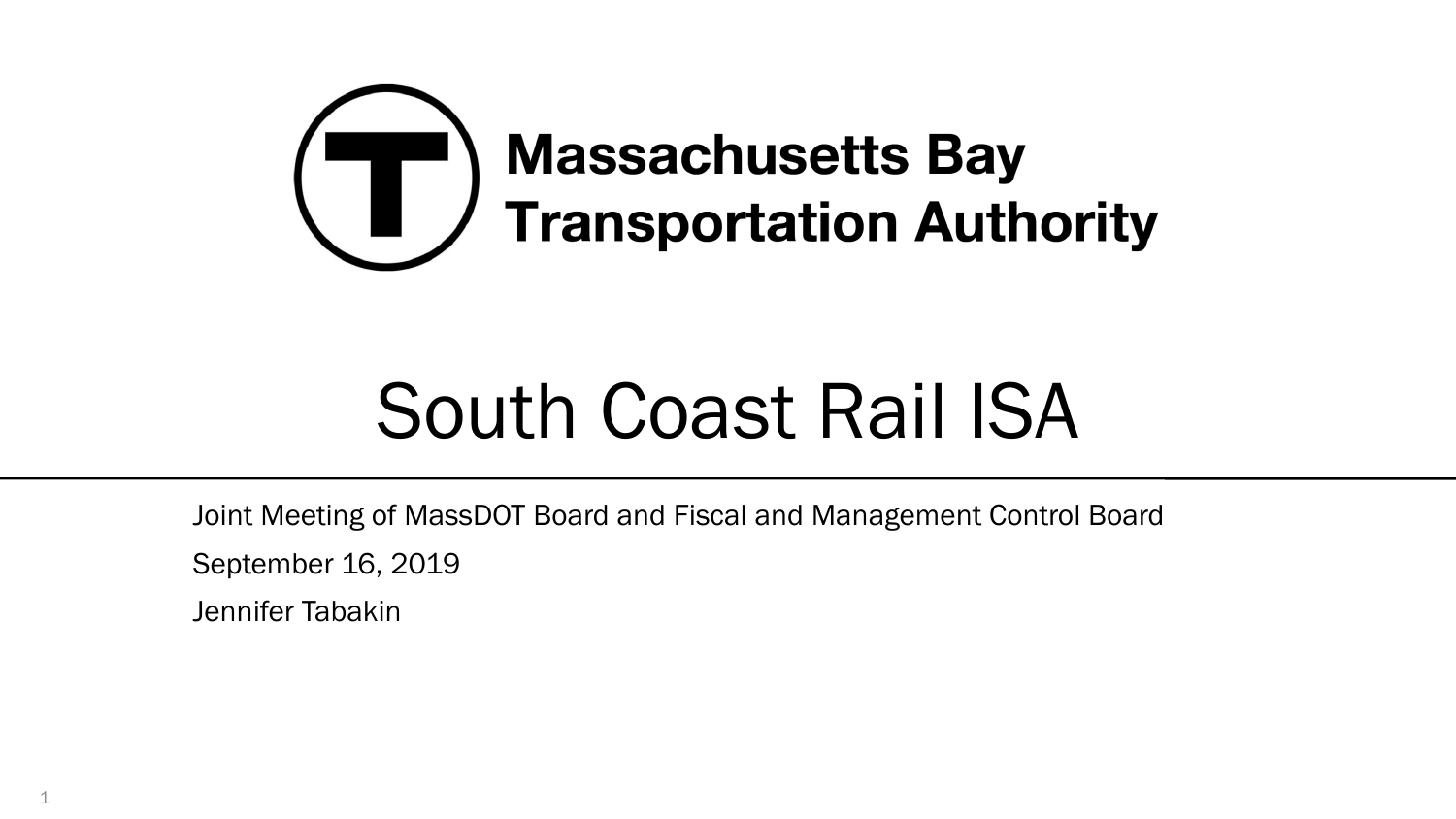## Project Summer Highlights

- **Early Action Construction** 
	- 21 of 46 culverts reconstructed
	- 4 bridge construction underway
- MBTA engages PM/CM, AECOM-HDR
- Phase 1 groundbreaking held on 07/02/2019
- MBTA Program Manager starts building team
- Construction phase and program management planning in progress

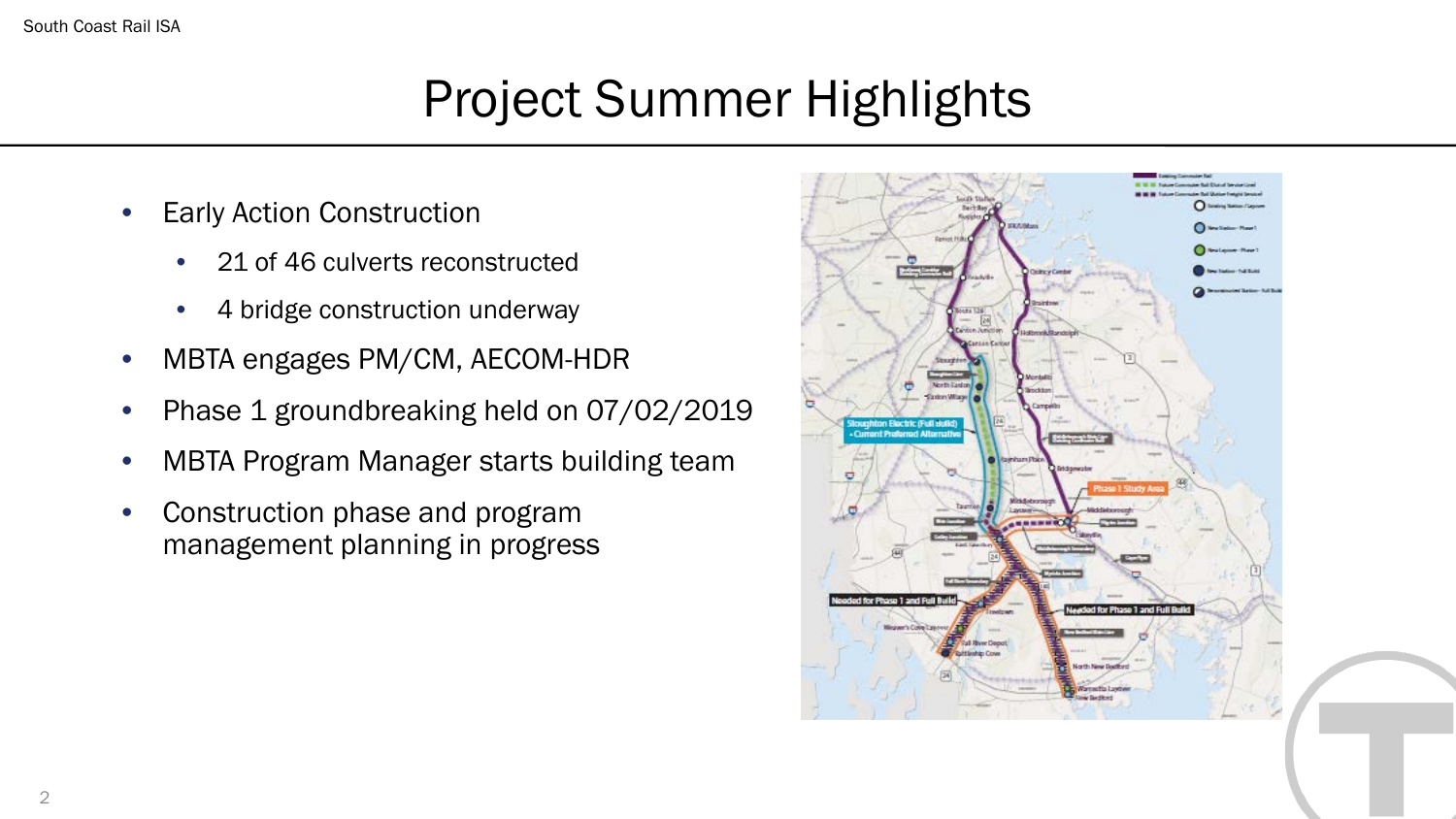### Joint Venture VHB/HNTB Design Contract

- Administrative action consistent with FMCB's direction for SCR
- Assigns the contract and remaining funds to MBTA
- JV will continue to complete 100% design documentation
- Next meeting will include the following:
	- Update on status of the SCR Program
	- Request Board approval for JV contract amendment